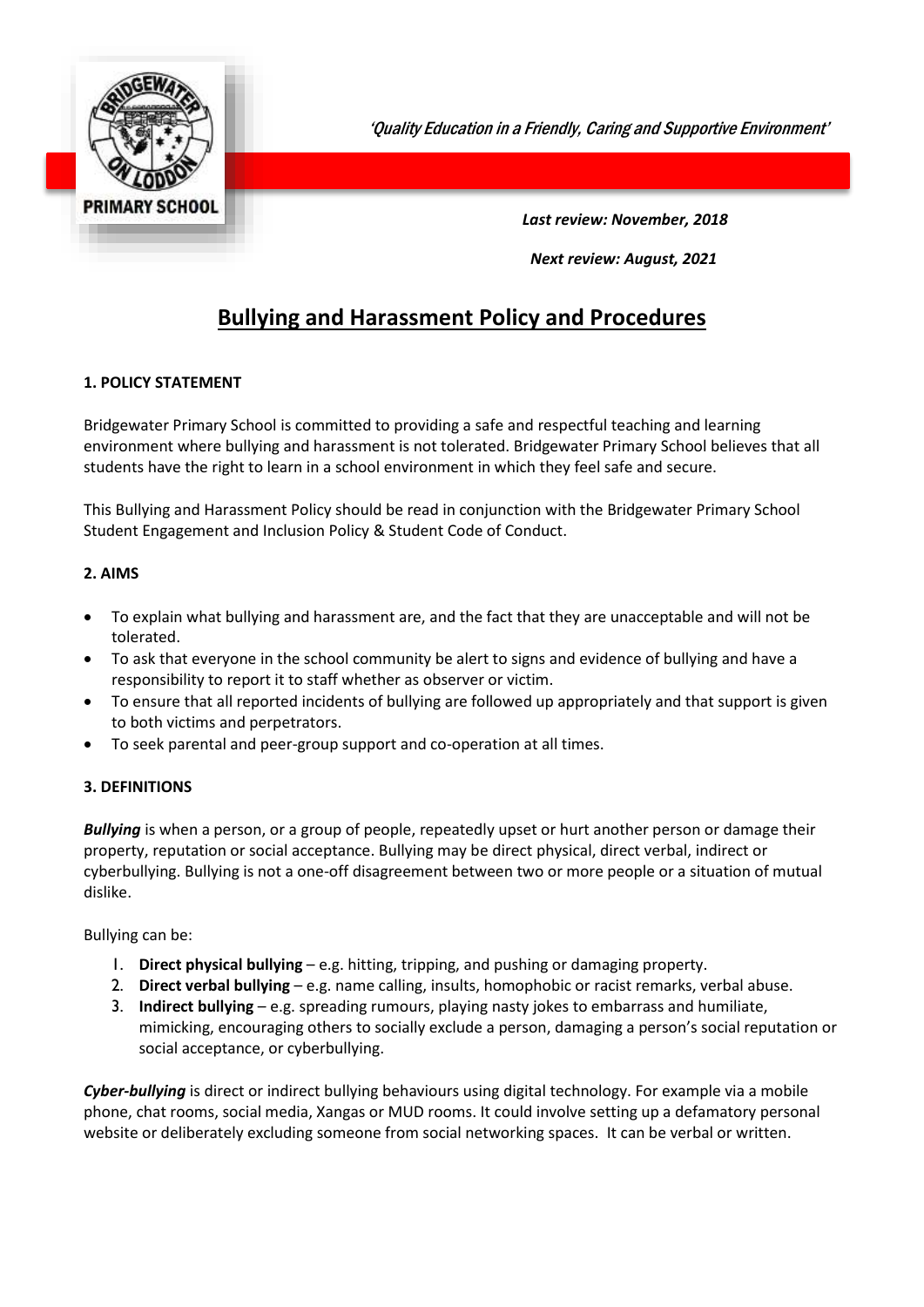*Harassment* is any verbal, physical or sexual conduct (including gestures) which is uninvited, unwelcome and which is reasonably likely to humiliate, offend, intimidate or distress a person. For example, teasing a student because of their speech impediment.

### **4. GUIDELINES**

Bridgewater Primary School will not tolerate bullying (including cyberbullying) or harassment.

A school-wide approach will be taken to deal with bullying and harassment in a consistent and systematic way, with a focus on student safety and wellbeing.

Disciplinary measures will apply to students in breach of the behavior expectations established by the school and communicated through this Bullying and Harassment Policy (see Student Code of Conduct & Student Inclusion and Engagement Policy).

All complaints of bullying or harassment will be taken seriously and treated sensitively. This policy will be clearly communicated to students, parents and staff on the school's website and sent home to all families.

- Our school will organise preventative curriculum programs that promote resilience, life and social skills, assertiveness, tolerance, conflict resolution and problem solving e.g. Circle Time & Respectful Relationships Program N.B. These skills are embedded to everyday classroom practice.
- Student programs will be organised to raise student awareness about bullying and harassment, to provide a forum for discussion and to aid development of attitudes. Some matters will be dealt with formally in the curriculum and in peer support programs, leadership programs, extracurricular programs, classroom discussions and occasional activities run by outside experts. The curriculum will include anti-bullying messages and strategies in line with DET materials e.g. Bully Stoppers: Make a Stand, Lend a Hand, National Day Against Bullying and 'No Blame Approach to Bullying'.
- Staff professional development programs will occur periodically to keep staff informed of current issues/strategies for dealing with bullying and/or harassment issues.
- An annual confidential bullying survey of the student body will be conducted and de-identified information will be used at staff and/or parent meetings.

If students believe they are being bullied they may contact the Principal in the first instance, or a staff member that they would prefer to discuss the matter with.

This policy will be reviewed periodically by Bridgewater Primary School to ensure it reflects current practices and refers to up-to-date policy.

### 5**. STUDENT SUPPORT**

If any staff member feels a student is at risk from bullying and harassing behaviours they should discuss their concerns with the Principal in order to ensure appropriate support for the student. It is important that staff document fully any actions taken in response to student bullying and/or harassment (see Appendix B).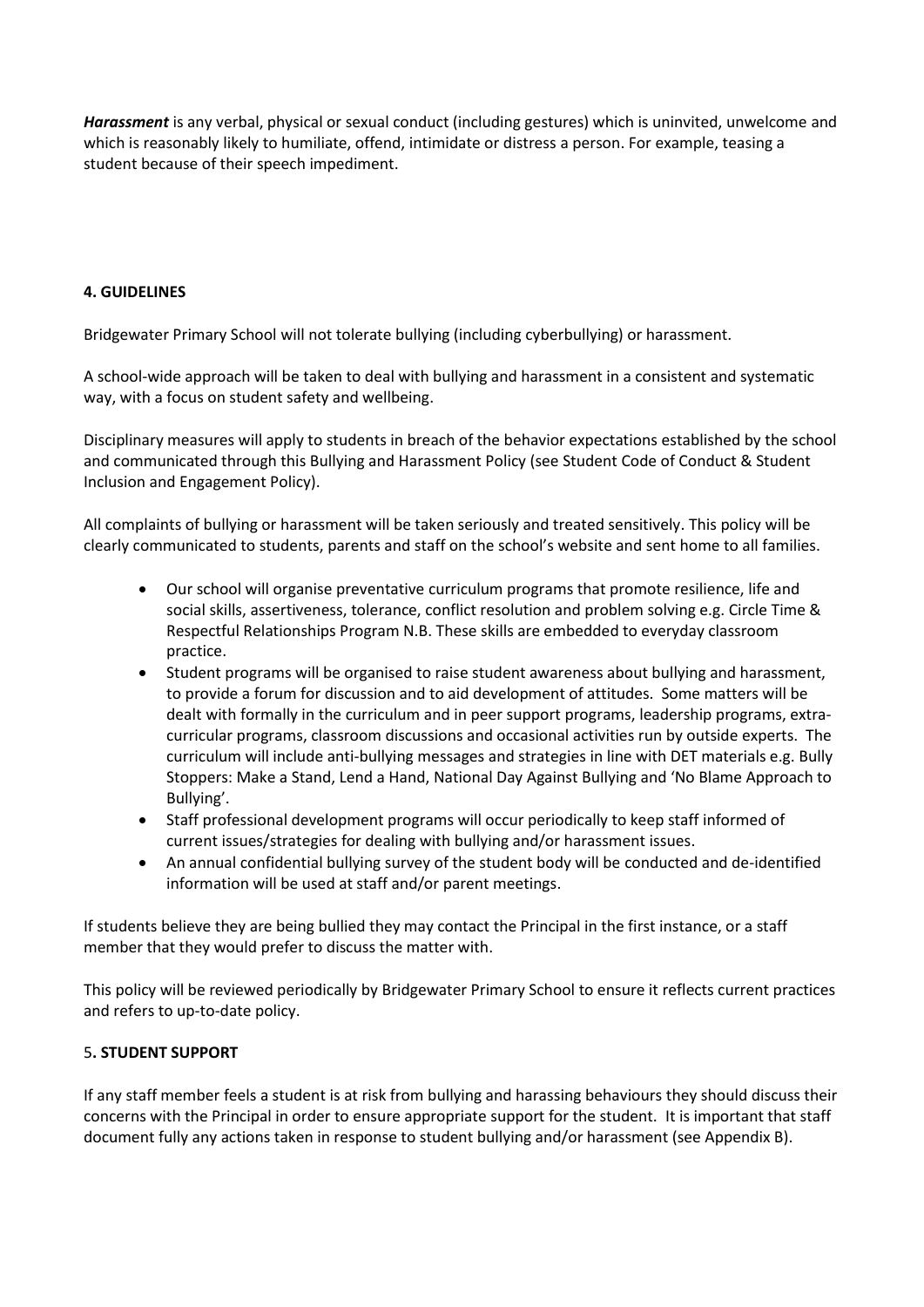### **6. COMMUNICATION**

This policy will be communicated to our school community in the following ways

- Available publicly on our school's website
- Included in induction processes for relevant staff
- Included in our staff handbook/manual
- Discussed in an annual staff briefing/meeting
- Made available in a hard copy from the school office on request

#### **7. LINKS AND APPENDICES**

Links which are connected with this policy are:

- DET's [Student Engagement Guidance](http://www.education.vic.gov.au/school/principals/participation/Pages/studentengagementguidance.aspx)
- The school's Acceptable ICT Use Agreement (re: cyber-bullying)
- DET's [Bully Stoppers: Make a Stand, Lend a Hand](http://www.education.vic.gov.au/about/programs/bullystoppers/Pages/default.aspx)
- DET's [Vulnerable](http://www.education.vic.gov.au/about/programs/bullystoppers/Pages/vulnerable.aspx) Students
- [National day Against Bullying and Violence](https://bullyingnoway.gov.au/preventing-bullying/national-day-of-action-against-bullying-and-violence)

Supporting links:

- [Bully Free World: Special Needs Anti-bullying Toolkit](http://specialneeds.thebullyproject.com/toolkit)
- Australian Human Rights Commission [Human rights in the school classroom](http://www.humanrights.gov.au/education/human-rights-school-classroom)
- [Safe Schools Coalition Victoria](http://safeschoolscoalitionvictoria.org.au/about/)
- [Racism. No way!](http://www.racismnoway.com.au/) anti-racism education for Australian schools

Appendices which are connected with this policy are:

- **Appendix A**: Anti-Bullying (including cyberbullying) and Anti-Harassment Procedures
- **Appendix B**: Reporting on Incident of Bullying / Harassment Template

#### **6. EVALUATION**

This policy will be reviewed annually or more often if necessary.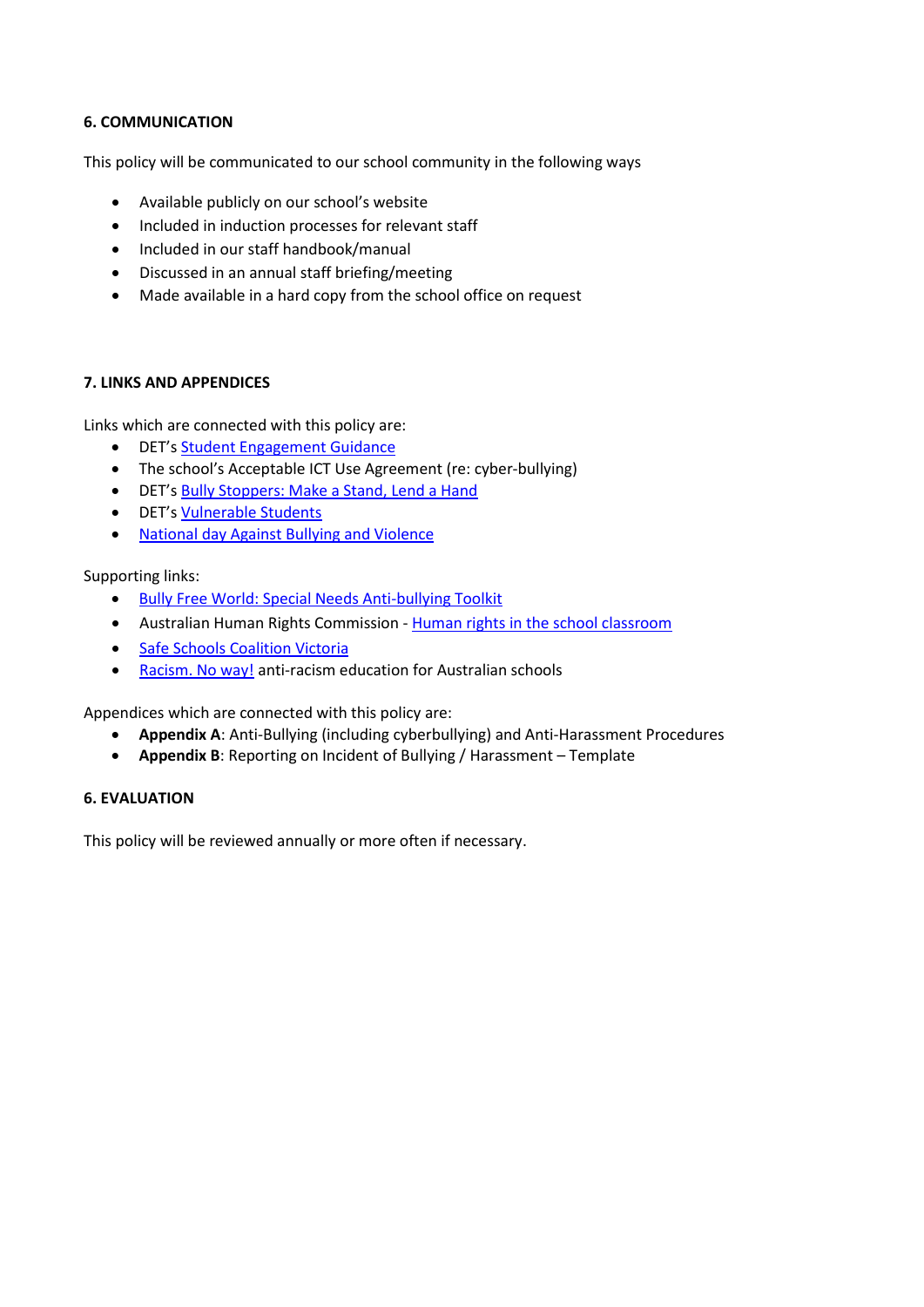### **Appendix A**

#### **Anti-Bullying & Anti-Harassment Procedures**

#### **How will a student's bullying complaint be dealt with?**

Bullying complaints will be taken seriously and treated sensitively. School procedures for responding to a student who bullies or harasses others are set out below.

**Note:** If at any time bullying or harassment persists or is sufficiently serious, the principal may contact parents/carers and commence formal disciplinary action in accordance with the School's Student Engagement Policy/Student Code of Conduct and DET's Student Engagement and Inclusion Guidance*.*

#### *Level 1*

If the harassment incident is minor or a first-time occurrence, teachers may elect to use one or more of the following:

- stopping the harassment/re-statement of rules and consequences/reminder of Bullying and Harassment Policy
- think time detention
- restorative conference

The Principal should be notified of the situation and the actions put into place.

#### *Level 2*

If the bullying or harassment continues, or in instances of severe bullying or harassment, a referral should be made to the Principal who may:

- provide counselling support to the victim
- meet with the perpetrator to develop a Behaviour Support Plan and meet with parents of the student to discuss strategies
- provide discussion/mentoring of different social and emotional learning competencies including structured learning activities
- conduct a restorative conference separately with the perpetrator and "target"

#### *Level 3*

 A behaviour support group formed involving parents, student, Principal and relevant School Support Staff e.g. Educational Psychologist,

#### *Level 4*

Stronger responses such as suspension or expulsion may be considered in-line with DET guidelines.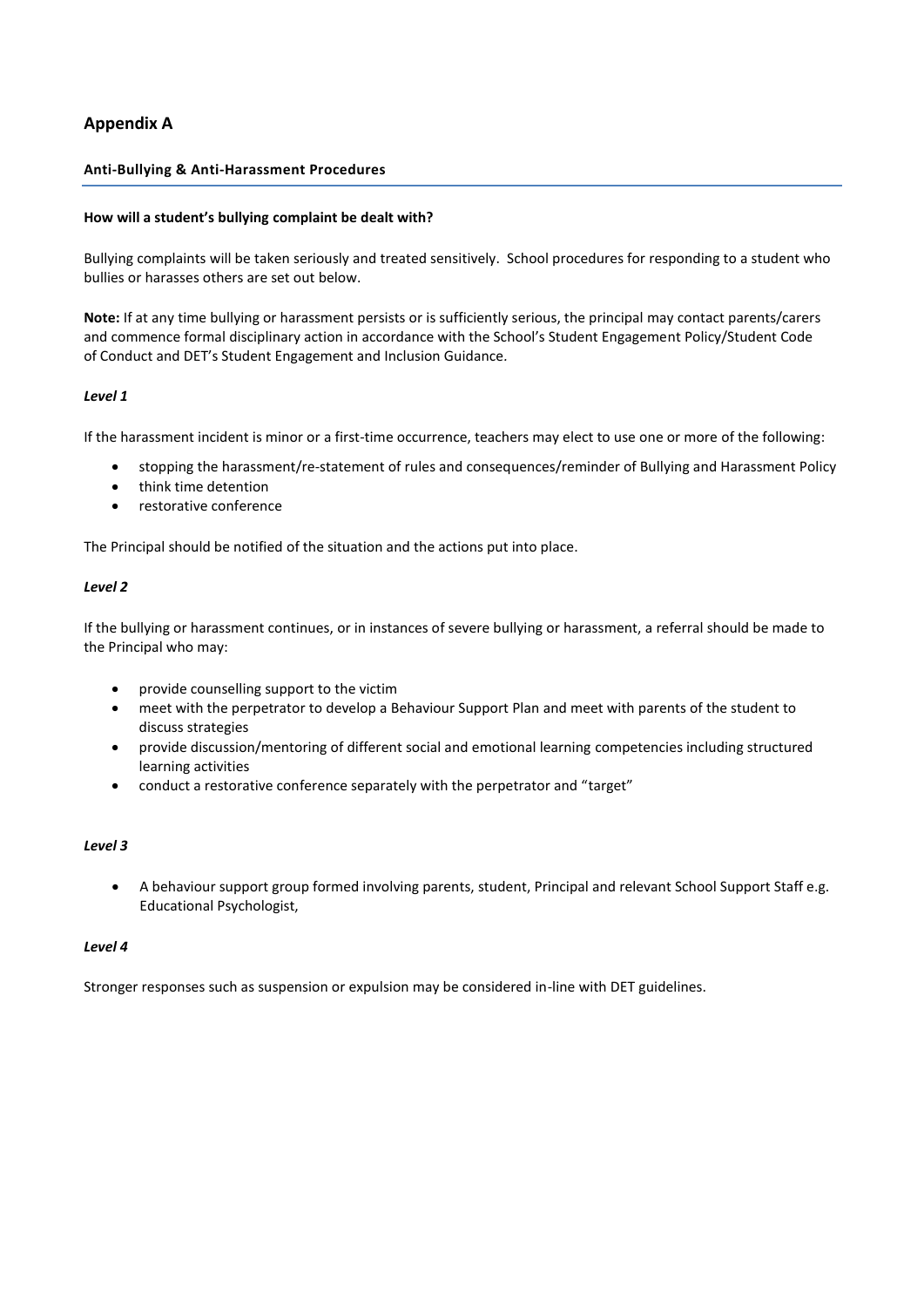## **Appendix B**

| Reporting on Incident of Bullying / Harassment                                                                  |        |        |                |        |                    |       |        |  |  |  |
|-----------------------------------------------------------------------------------------------------------------|--------|--------|----------------|--------|--------------------|-------|--------|--|--|--|
|                                                                                                                 |        |        |                |        |                    |       |        |  |  |  |
| Date: $\frac{1}{\sqrt{2}}$ /                                                                                    |        |        |                |        |                    |       |        |  |  |  |
| Name of student(s) who appears to have instigated bullying                                                      |        |        |                |        |                    |       |        |  |  |  |
|                                                                                                                 |        |        |                |        |                    |       |        |  |  |  |
|                                                                                                                 |        |        |                |        |                    |       |        |  |  |  |
| Name(s) of target(s)                                                                                            |        |        |                |        |                    |       |        |  |  |  |
|                                                                                                                 |        |        |                |        |                    |       |        |  |  |  |
| Name(s) of witnesses                                                                                            |        |        |                |        |                    |       |        |  |  |  |
| Did you observe the incident?                                                                                   |        |        | YES            |        | No $\square$       |       |        |  |  |  |
|                                                                                                                 |        |        |                |        |                    |       |        |  |  |  |
| Brief description of incident (what was allegedly said or done to the student who appears to have been bullied? |        |        |                |        |                    |       |        |  |  |  |
|                                                                                                                 |        |        |                |        |                    |       |        |  |  |  |
|                                                                                                                 |        |        |                |        |                    |       |        |  |  |  |
|                                                                                                                 |        |        |                |        |                    |       |        |  |  |  |
| What form(s) of bullying took place?                                                                            | Verbal | $\Box$ | Physical       | $\Box$ | Indirect<br>$\Box$ | Cyber | $\Box$ |  |  |  |
|                                                                                                                 | Other  | $\Box$ | Please detail: |        |                    |       |        |  |  |  |